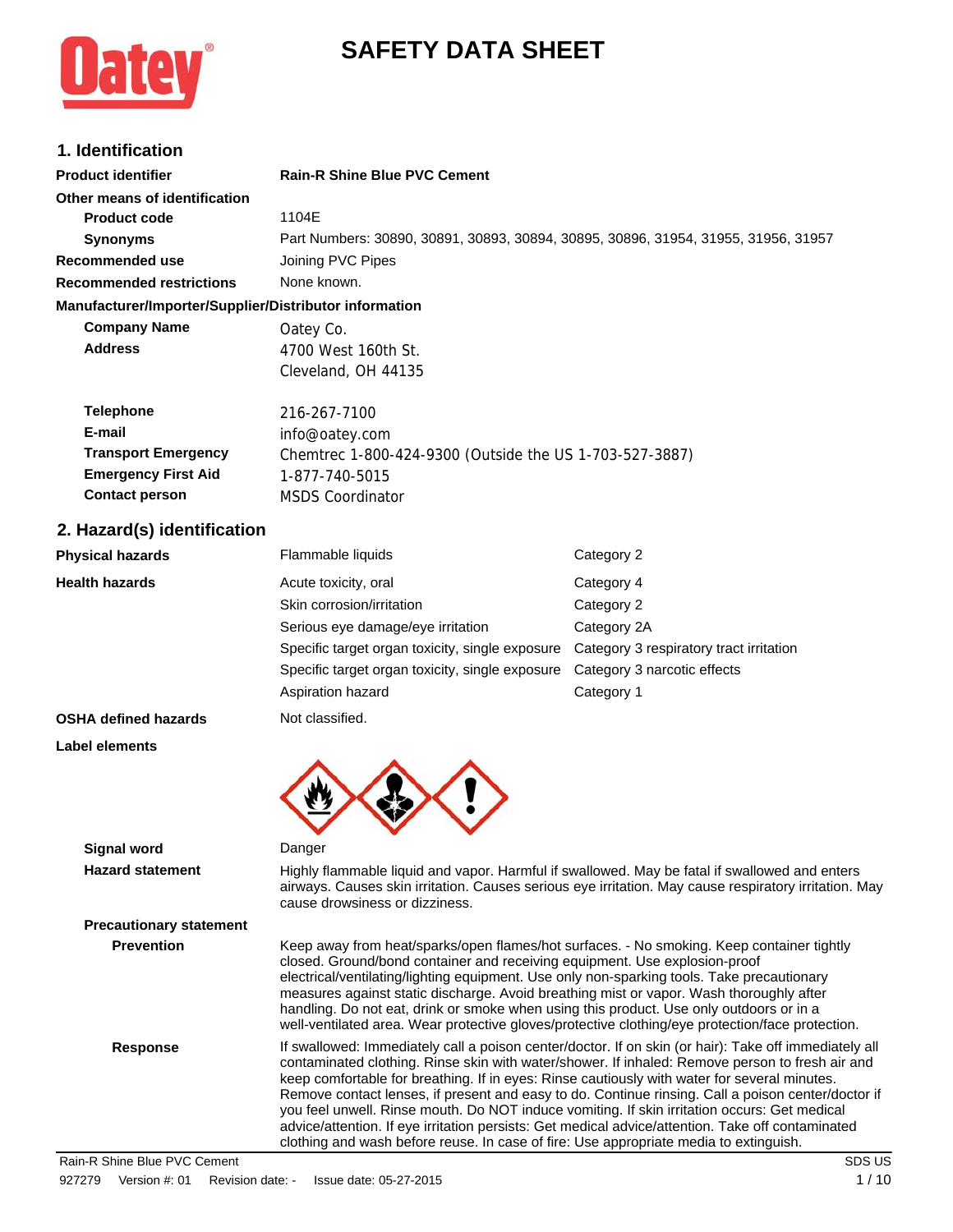#### **Hazard(s) not otherwise classified (HNOC)**

**Storage** Store in a well-ventilated place. Keep container tightly closed. Keep cool. Store locked up.

**Disposal** Dispose of contents/container in accordance with local/regional/national/international regulations.

Frequent or prolonged contact may defat and dry the skin, leading to discomfort and dermatitis. May form explosive peroxides. Contains a chemical classified by the US EPA as a suspected possible carcinogen.

#### **Supplemental information**

Not applicable.

#### **3. Composition/information on ingredients**

#### **Mixtures**

| <b>Chemical name</b>     | <b>CAS number</b> | %         |
|--------------------------|-------------------|-----------|
| Furan, Tetrahydro-       | 109-99-9          | 40-70     |
| Polyvinyl chloride       | 9002-86-2         | $10 - 20$ |
| Acetone                  | 67-64-1           | $5 - 15$  |
| Cyclohexanone            | 108-94-1          | $5 - 15$  |
| Methyl ethyl ketone      | 78-93-3           | $5 - 15$  |
| Silica, amorphous, fumed | 112945-52-5       | $1 - 5$   |

\*Designates that a specific chemical identity and/or percentage of composition has been withheld as a trade secret.

#### **4. First-aid measures** Remove victim to fresh air and keep at rest in a position comfortable for breathing. Call a POISON CENTER or doctor/physician if you feel unwell. **Inhalation** Take off immediately all contaminated clothing. Wash with plenty of soap and water. If skin irritation occurs: Get medical advice/attention. **Skin contact** Immediately flush eyes with plenty of water for at least 15 minutes. Remove contact lenses, if present and easy to do. Continue rinsing. If eye irritation persists: Get medical advice/attention. **Eye contact** Call a physician or poison control center immediately. Do not induce vomiting. If vomiting occurs, keep head low so that stomach content doesn't get into the lungs. Aspiration may cause pulmonary edema and pneumonitis. **Ingestion** Irritation of nose and throat. Aspiration may cause pulmonary edema and pneumonitis. Severe eye irritation. Symptoms may include stinging, tearing, redness, swelling, and blurred vision. May cause respiratory irritation. Vapors have a narcotic effect and may cause headache, fatigue, dizziness and nausea. Skin irritation. May cause redness and pain. **Most important symptoms/effects, acute and delayed** Provide general supportive measures and treat symptomatically. Thermal burns: Flush with water immediately. While flushing, remove clothes which do not adhere to affected area. Call an ambulance. Continue flushing during transport to hospital. In case of shortness of breath, give oxygen. Keep victim warm. Keep victim under observation. Symptoms may be delayed. **Indication of immediate medical attention and special treatment needed** Take off all contaminated clothing immediately. Ensure that medical personnel are aware of the material(s) involved, and take precautions to protect themselves. Wash contaminated clothing before reuse. **General information 5. Fire-fighting measures Suitable extinguishing media** Alcohol resistant foam. Water fog. Dry chemical powder. Carbon dioxide (CO2). **Unsuitable extinguishing** Do not use water jet as an extinguisher, as this will spread the fire. **media** Vapors may form explosive mixtures with air. Vapors may travel considerable distance to a source of ignition and flash back. During fire, gases hazardous to health may be formed. **Specific hazards arising from the chemical Special protective equipment** Self-contained breathing apparatus and full protective clothing must be worn in case of fire. **and precautions for firefighters** In case of fire and/or explosion do not breathe fumes. Move containers from fire area if you can do so without risk. **Fire fighting equipment/instructions Specific methods** Use standard firefighting procedures and consider the hazards of other involved materials. Highly flammable liquid and vapor. This product contains tetrahydrofuran that may form explosive organic peroxide when exposed to air or light or with age. **General fire hazards**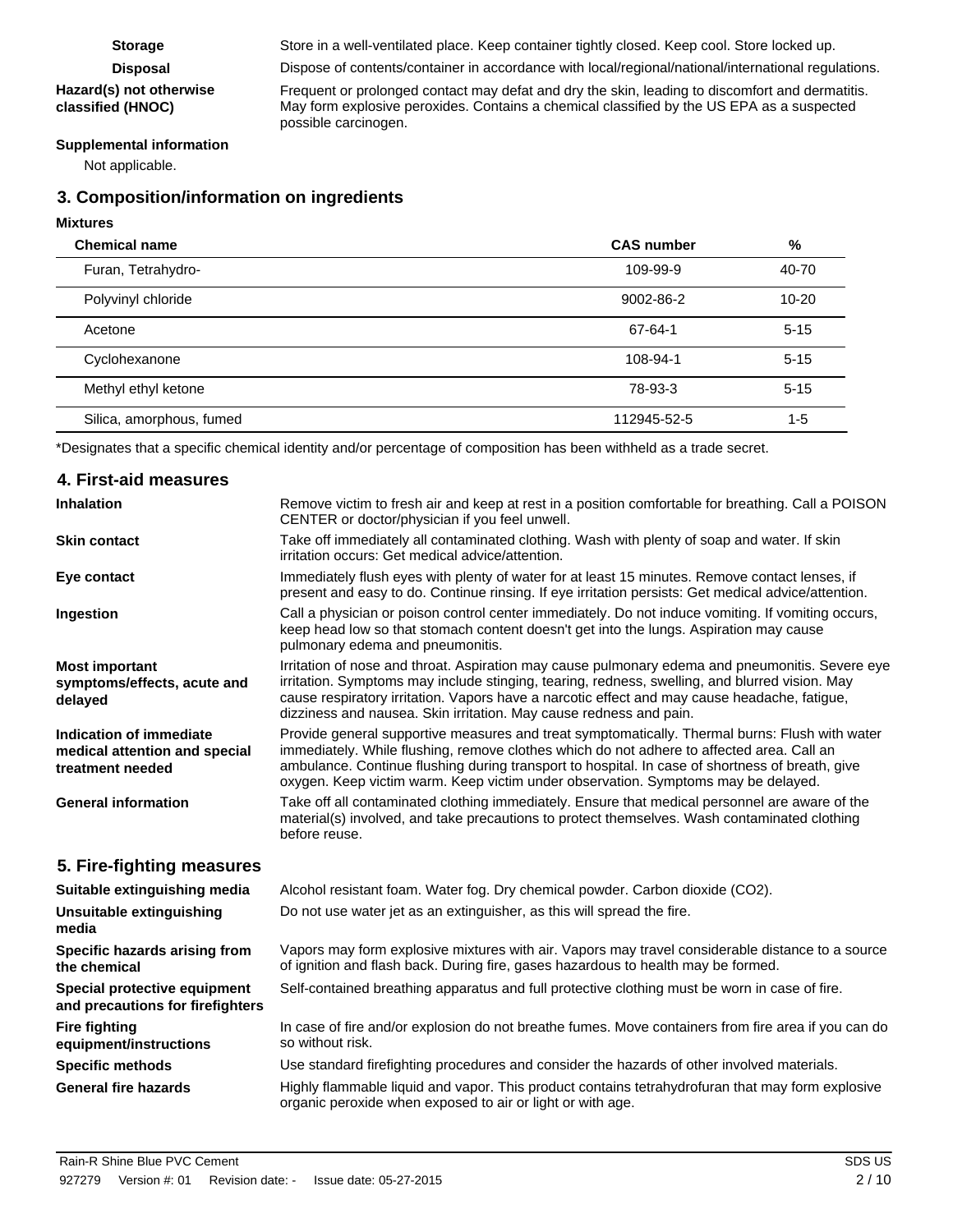#### **6. Accidental release measures**

| Personal precautions,<br>protective equipment and<br>emergency procedures | Keep unnecessary personnel away. Keep people away from and upwind of spill/leak. Keep out of<br>low areas. Eliminate all ignition sources (no smoking, flares, sparks, or flames in immediate area).<br>Wear appropriate protective equipment and clothing during clean-up. Avoid breathing mist or<br>vapor. Do not touch damaged containers or spilled material unless wearing appropriate protective<br>clothing. Ventilate closed spaces before entering them. Local authorities should be advised if<br>significant spillages cannot be contained. For personal protection, see section 8 of the SDS.                                                                                                                                   |
|---------------------------------------------------------------------------|----------------------------------------------------------------------------------------------------------------------------------------------------------------------------------------------------------------------------------------------------------------------------------------------------------------------------------------------------------------------------------------------------------------------------------------------------------------------------------------------------------------------------------------------------------------------------------------------------------------------------------------------------------------------------------------------------------------------------------------------|
| <b>Methods and materials for</b><br>containment and cleaning up           | Eliminate all ignition sources (no smoking, flares, sparks, or flames in immediate area). Take<br>precautionary measures against static discharge. Use only non-sparking tools. Keep combustibles<br>(wood, paper, oil, etc.) away from spilled material. This product is miscible in water.                                                                                                                                                                                                                                                                                                                                                                                                                                                 |
|                                                                           | Large Spills: Stop the flow of material, if this is without risk. Use water spray to reduce vapors or<br>divert vapor cloud drift. Dike the spilled material, where this is possible. Cover with plastic sheet to<br>prevent spreading. Use a non-combustible material like vermiculite, sand or earth to soak up the<br>product and place into a container for later disposal. Prevent entry into waterways, sewer,<br>basements or confined areas. Following product recovery, flush area with water.                                                                                                                                                                                                                                      |
|                                                                           | Small Spills: Absorb with earth, sand or other non-combustible material and transfer to containers<br>for later disposal. Wipe up with absorbent material (e.g. cloth, fleece). Clean surface thoroughly to<br>remove residual contamination.                                                                                                                                                                                                                                                                                                                                                                                                                                                                                                |
|                                                                           | Never return spills to original containers for re-use. For waste disposal, see section 13 of the SDS.                                                                                                                                                                                                                                                                                                                                                                                                                                                                                                                                                                                                                                        |
| <b>Environmental precautions</b>                                          | Avoid discharge into drains, water courses or onto the ground.                                                                                                                                                                                                                                                                                                                                                                                                                                                                                                                                                                                                                                                                               |
| 7. Handling and storage                                                   |                                                                                                                                                                                                                                                                                                                                                                                                                                                                                                                                                                                                                                                                                                                                              |
| <b>Precautions for safe handling</b>                                      | Vapors may form explosive mixtures with air. Do not handle, store or open near an open flame,<br>sources of heat or sources of ignition. Protect material from direct sunlight. Explosion-proof<br>general and local exhaust ventilation. Take precautionary measures against static discharges. All<br>equipment used when handling the product must be grounded. Use non-sparking tools and<br>explosion-proof equipment. Avoid breathing mist or vapor. Avoid contact with eyes, skin, and<br>clothing. Avoid prolonged exposure. Do not taste or swallow. When using, do not eat, drink or<br>smoke. Wear appropriate personal protective equipment. Wash hands thoroughly after handling.<br>Observe good industrial hygiene practices. |
| Conditions for safe storage,<br>including any incompatibilities           | Store locked up. Keep away from heat, sparks and open flame. Prevent electrostatic charge<br>build-up by using common bonding and grounding techniques. Store in a cool, dry place out of<br>direct sunlight. Store in original tightly closed container. Store in a well-ventilated place. Store<br>away from incompatible materials (see Section 10 of the SDS).                                                                                                                                                                                                                                                                                                                                                                           |

### **8. Exposure controls/personal protection**

#### **Occupational exposure limits**

#### **US. OSHA Specifically Regulated Substances (29 CFR 1910.1001-1050)**

| <b>Components</b>                          | Type        | Value |  |
|--------------------------------------------|-------------|-------|--|
| Polyvinyl chloride (CAS<br>$9002 - 86 - 2$ | <b>STEL</b> | 5 ppm |  |
|                                            | <b>TWA</b>  | ppm   |  |

#### **US. OSHA Table Z-1 Limits for Air Contaminants (29 CFR 1910.1000)**

| <b>Components</b>                          | <b>Type</b> | Value             | <b>Form</b>          |
|--------------------------------------------|-------------|-------------------|----------------------|
| Acetone (CAS 67-64-1)                      | PEL         | 2400 mg/m3        |                      |
|                                            |             | $1000$ ppm        |                      |
| Cyclohexanone (CAS<br>$108 - 94 - 1$       | PEL         | 200 mg/m3         |                      |
|                                            |             | 50 ppm            |                      |
| Furan, Tetrahydro- (CAS<br>$109 - 99 - 9)$ | <b>PEL</b>  | 590 mg/m3         |                      |
|                                            |             | $200$ ppm         |                      |
| Methyl ethyl ketone (CAS<br>$78-93-3$      | <b>PEL</b>  | 590 mg/m3         |                      |
|                                            |             | 200 ppm           |                      |
| Polyvinyl chloride (CAS<br>$9002 - 86 - 2$ | <b>PEL</b>  | $5 \text{ mg/m}$  | Respirable fraction. |
|                                            |             | $15 \text{ mg/m}$ | Total dust.          |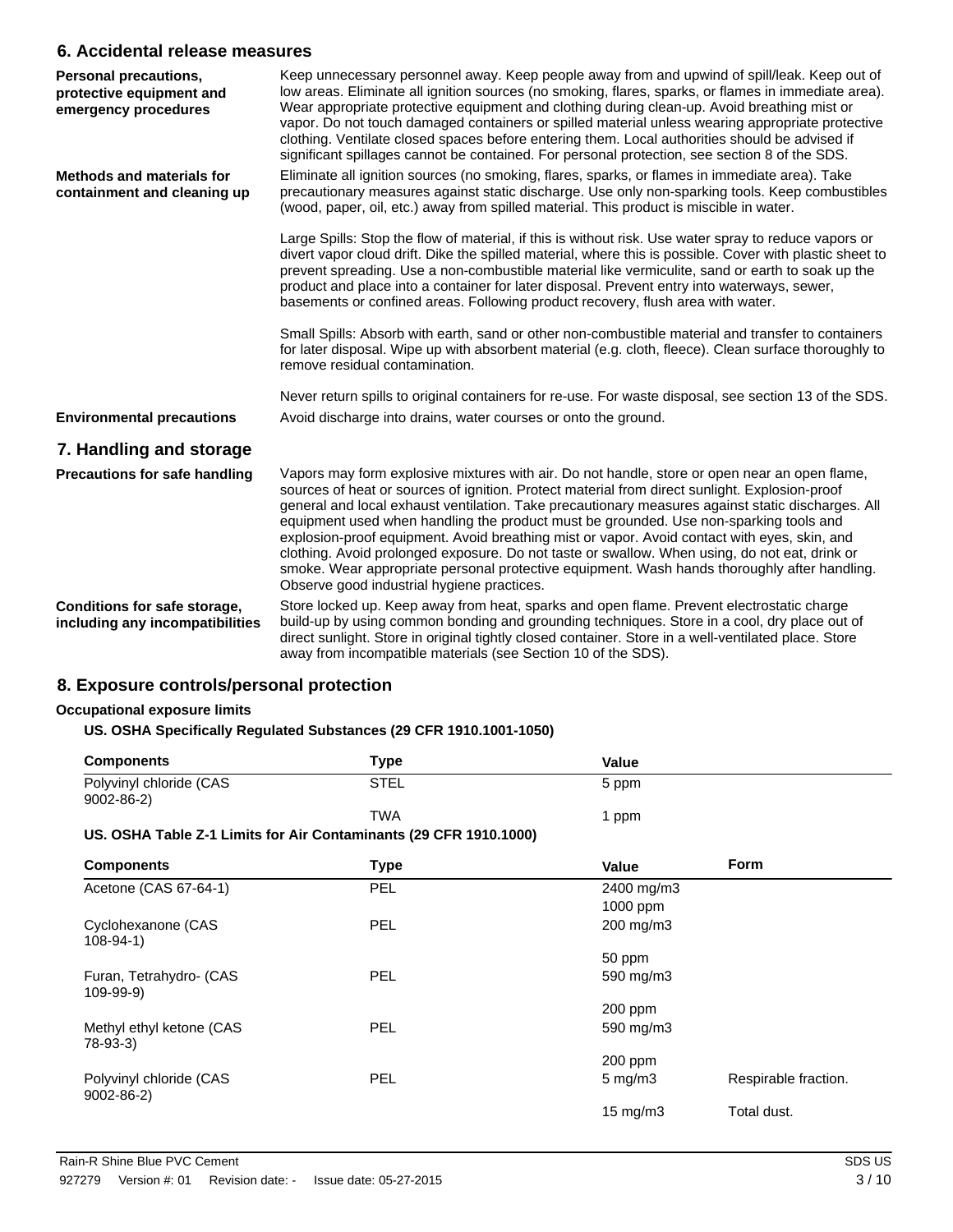#### **US. OSHA Table Z-3 (29 CFR 1910.1000)**

| <b>Components</b>                             | <b>Type</b> | Value          |                      |
|-----------------------------------------------|-------------|----------------|----------------------|
| Silica, amorphous, fumed                      | <b>TWA</b>  | $0.8$ mg/m $3$ |                      |
| (CAS 112945-52-5)                             |             | 20 mppcf       |                      |
| <b>US. ACGIH Threshold Limit Values</b>       |             |                |                      |
| <b>Components</b>                             | <b>Type</b> | Value          | Form                 |
| Acetone (CAS 67-64-1)                         | <b>STEL</b> | 750 ppm        |                      |
|                                               | <b>TWA</b>  | 500 ppm        |                      |
| Cyclohexanone (CAS<br>$108 - 94 - 1$          | <b>STEL</b> | 50 ppm         |                      |
|                                               | <b>TWA</b>  | 20 ppm         |                      |
| Furan, Tetrahydro- (CAS<br>109-99-9)          | <b>STEL</b> | 100 ppm        |                      |
|                                               | <b>TWA</b>  | 50 ppm         |                      |
| Methyl ethyl ketone (CAS<br>$78-93-3)$        | <b>STEL</b> | 300 ppm        |                      |
|                                               | <b>TWA</b>  | 200 ppm        |                      |
| Polyvinyl chloride (CAS<br>$9002 - 86 - 2$    | <b>TWA</b>  | 1 $mg/m3$      | Respirable fraction. |
| US. NIOSH: Pocket Guide to Chemical Hazards   |             |                |                      |
| <b>Components</b>                             | <b>Type</b> | Value          |                      |
| Acetone (CAS 67-64-1)                         | <b>TWA</b>  | 590 mg/m3      |                      |
|                                               |             | 250 ppm        |                      |
| Cyclohexanone (CAS<br>$108 - 94 - 1$          | <b>TWA</b>  | 100 mg/m3      |                      |
|                                               |             | 25 ppm         |                      |
| Furan, Tetrahydro- (CAS<br>$109-99-9)$        | <b>STEL</b> | 735 mg/m3      |                      |
|                                               |             | 250 ppm        |                      |
|                                               | <b>TWA</b>  | 590 mg/m3      |                      |
|                                               |             | 200 ppm        |                      |
| Methyl ethyl ketone (CAS<br>$78-93-3$         | <b>STEL</b> | 885 mg/m3      |                      |
|                                               |             | 300 ppm        |                      |
|                                               | <b>TWA</b>  | 590 mg/m3      |                      |
|                                               |             | 200 ppm        |                      |
| Silica, amorphous, fumed<br>(CAS 112945-52-5) | <b>TWA</b>  | $6$ mg/m $3$   |                      |

#### **Biological limit values**

#### **ACGIH Biological Exposure Indices**

| <b>Components</b>                          | Value             | <b>Determinant</b>                          | <b>Specimen</b> | <b>Sampling Time</b> |
|--------------------------------------------|-------------------|---------------------------------------------|-----------------|----------------------|
| Acetone (CAS 67-64-1)                      | $50 \text{ mq/l}$ | Acetone                                     | Urine           | $\star$              |
| Cyclohexanone (CAS<br>108-94-1)            | 80 mg/l           | 1,2-Cyclohexan<br>ediol, with<br>hydrolysis | Urine           | $\star$              |
|                                            | $8 \text{ mg/l}$  | Cyclohexanol,<br>with hydrolysis            | Urine           | $\star$              |
| Furan, Tetrahydro- (CAS<br>$109 - 99 - 9)$ | 2 ma/l            | Tetrahydrofura<br>n                         | Urine           | $\star$              |
| Methyl ethyl ketone (CAS<br>$78-93-3$      | 2 ma/l            | <b>MEK</b>                                  | Urine           | $\star$              |

\* - For sampling details, please see the source document.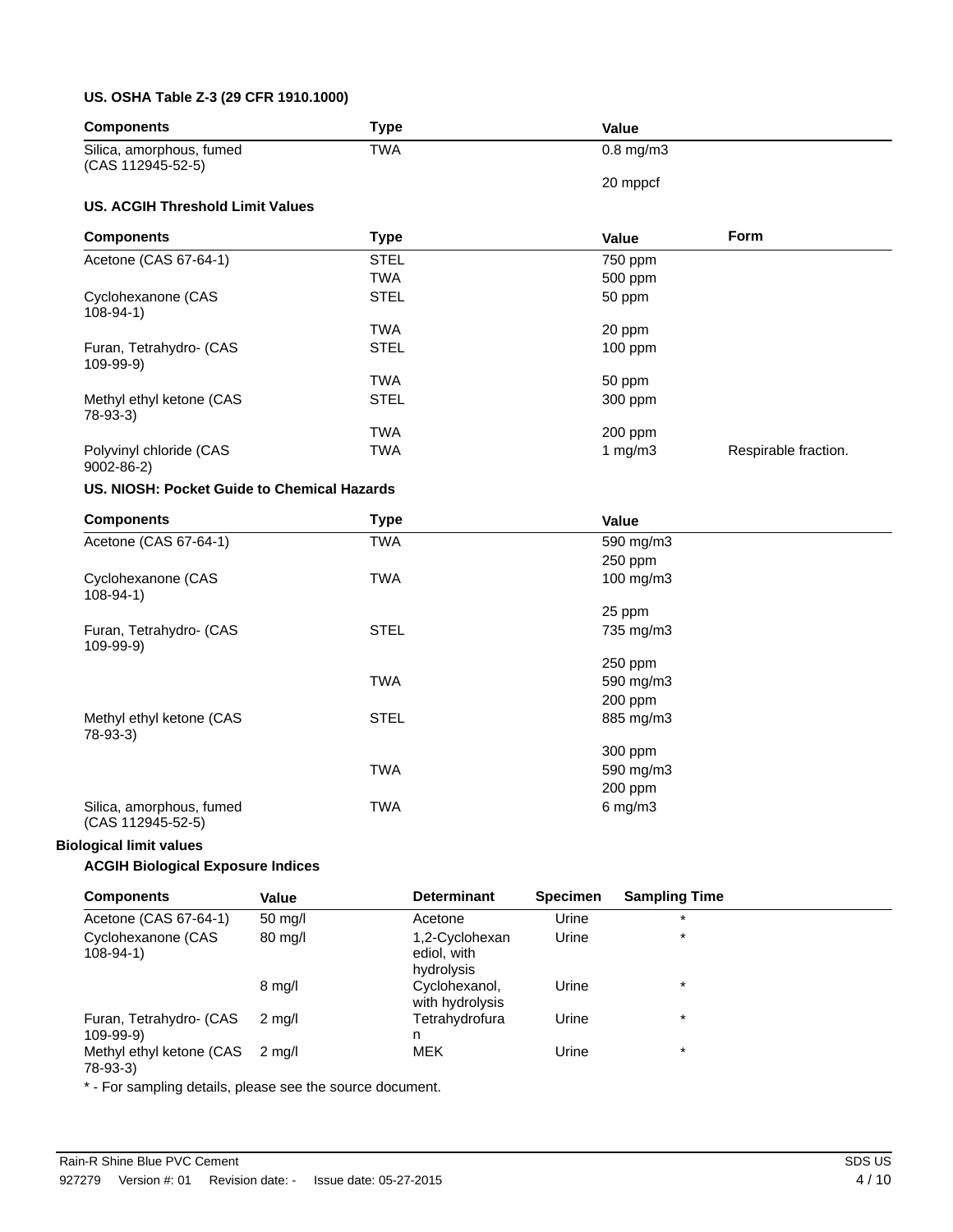#### **Exposure guidelines**

| EXPOSULE GUIUEIIIIES                                                  |                                                                                                                                                                                                                                                           |                                                                                                                                                                                                                                                                                                                                                                                                                                                                                                                                                            |  |
|-----------------------------------------------------------------------|-----------------------------------------------------------------------------------------------------------------------------------------------------------------------------------------------------------------------------------------------------------|------------------------------------------------------------------------------------------------------------------------------------------------------------------------------------------------------------------------------------------------------------------------------------------------------------------------------------------------------------------------------------------------------------------------------------------------------------------------------------------------------------------------------------------------------------|--|
| US - California OELs: Skin designation                                |                                                                                                                                                                                                                                                           |                                                                                                                                                                                                                                                                                                                                                                                                                                                                                                                                                            |  |
| Cyclohexanone (CAS 108-94-1)                                          |                                                                                                                                                                                                                                                           | Can be absorbed through the skin.                                                                                                                                                                                                                                                                                                                                                                                                                                                                                                                          |  |
| US - Minnesota Haz Subs: Skin designation applies                     |                                                                                                                                                                                                                                                           |                                                                                                                                                                                                                                                                                                                                                                                                                                                                                                                                                            |  |
| Cyclohexanone (CAS 108-94-1)                                          |                                                                                                                                                                                                                                                           | Skin designation applies.                                                                                                                                                                                                                                                                                                                                                                                                                                                                                                                                  |  |
| US - Tennessee OELs: Skin designation                                 |                                                                                                                                                                                                                                                           |                                                                                                                                                                                                                                                                                                                                                                                                                                                                                                                                                            |  |
| Cyclohexanone (CAS 108-94-1)                                          |                                                                                                                                                                                                                                                           | Can be absorbed through the skin.                                                                                                                                                                                                                                                                                                                                                                                                                                                                                                                          |  |
| US ACGIH Threshold Limit Values: Skin designation                     |                                                                                                                                                                                                                                                           |                                                                                                                                                                                                                                                                                                                                                                                                                                                                                                                                                            |  |
| Cyclohexanone (CAS 108-94-1)                                          |                                                                                                                                                                                                                                                           | Can be absorbed through the skin.                                                                                                                                                                                                                                                                                                                                                                                                                                                                                                                          |  |
| Furan, Tetrahydro- (CAS 109-99-9)                                     |                                                                                                                                                                                                                                                           | Can be absorbed through the skin.                                                                                                                                                                                                                                                                                                                                                                                                                                                                                                                          |  |
| US. NIOSH: Pocket Guide to Chemical Hazards                           |                                                                                                                                                                                                                                                           |                                                                                                                                                                                                                                                                                                                                                                                                                                                                                                                                                            |  |
| Cyclohexanone (CAS 108-94-1)                                          |                                                                                                                                                                                                                                                           | Can be absorbed through the skin.                                                                                                                                                                                                                                                                                                                                                                                                                                                                                                                          |  |
| Appropriate engineering<br>controls                                   |                                                                                                                                                                                                                                                           | Explosion-proof general and local exhaust ventilation. Good general ventilation (typically 10 air<br>changes per hour) should be used. Ventilation rates should be matched to conditions. If<br>applicable, use process enclosures, local exhaust ventilation, or other engineering controls to<br>maintain airborne levels below recommended exposure limits. If exposure limits have not been<br>established, maintain airborne levels to an acceptable level. Eye wash facilities and emergency<br>shower must be available when handling this product. |  |
| Individual protection measures, such as personal protective equipment |                                                                                                                                                                                                                                                           |                                                                                                                                                                                                                                                                                                                                                                                                                                                                                                                                                            |  |
| <b>Eye/face protection</b>                                            |                                                                                                                                                                                                                                                           | Face shield is recommended. Wear safety glasses with side shields (or goggles).                                                                                                                                                                                                                                                                                                                                                                                                                                                                            |  |
| <b>Skin protection</b>                                                |                                                                                                                                                                                                                                                           |                                                                                                                                                                                                                                                                                                                                                                                                                                                                                                                                                            |  |
| <b>Hand protection</b>                                                |                                                                                                                                                                                                                                                           | Wear appropriate chemical resistant gloves.                                                                                                                                                                                                                                                                                                                                                                                                                                                                                                                |  |
| Other                                                                 |                                                                                                                                                                                                                                                           | Wear appropriate chemical resistant clothing.                                                                                                                                                                                                                                                                                                                                                                                                                                                                                                              |  |
| <b>Respiratory protection</b>                                         | If engineering controls do not maintain airborne concentrations below recommended exposure<br>limits (where applicable) or to an acceptable level (in countries where exposure limits have not<br>been established), an approved respirator must be worn. |                                                                                                                                                                                                                                                                                                                                                                                                                                                                                                                                                            |  |
| <b>Thermal hazards</b>                                                |                                                                                                                                                                                                                                                           | Wear appropriate thermal protective clothing, when necessary.                                                                                                                                                                                                                                                                                                                                                                                                                                                                                              |  |
| <b>General hygiene</b><br>considerations                              |                                                                                                                                                                                                                                                           | When using, do not eat, drink or smoke. Always observe good personal hygiene measures, such<br>as washing after handling the material and before eating, drinking, and/or smoking. Routinely wash<br>work clothing and protective equipment to remove contaminants.                                                                                                                                                                                                                                                                                        |  |

# **9. Physical and chemical properties**

| Appearance                                   |                                  |
|----------------------------------------------|----------------------------------|
| <b>Physical state</b>                        | Liquid.                          |
| Form                                         | Translucent liquid.              |
| Color                                        | Clear.                           |
| Odor                                         | Solvent.                         |
| <b>Odor threshold</b>                        | Not available.                   |
| рH                                           | Not available.                   |
| Melting point/freezing point                 | Not available.                   |
| Initial boiling point and boiling<br>range   | 151 °F (66.11 °C)                |
| <b>Flash point</b>                           | 14.0 - 23.0 °F (-10.0 - -5.0 °C) |
| <b>Evaporation rate</b>                      | $5.5 - 8$                        |
| Flammability (solid, gas)                    | Not available.                   |
| Upper/lower flammability or explosive limits |                                  |
| <b>Flammability limit - lower</b><br>$(\% )$ | 1.8                              |
| <b>Flammability limit - upper</b><br>(%)     | 11.8                             |
| Explosive limit - lower (%)                  | Not available.                   |
| Explosive limit - upper (%)                  | Not available.                   |
| Vapor pressure                               | 145 mm Hg @ 20 C                 |
| Vapor density                                | 2.5                              |
| <b>Relative density</b>                      | $0.92 + 0.02$                    |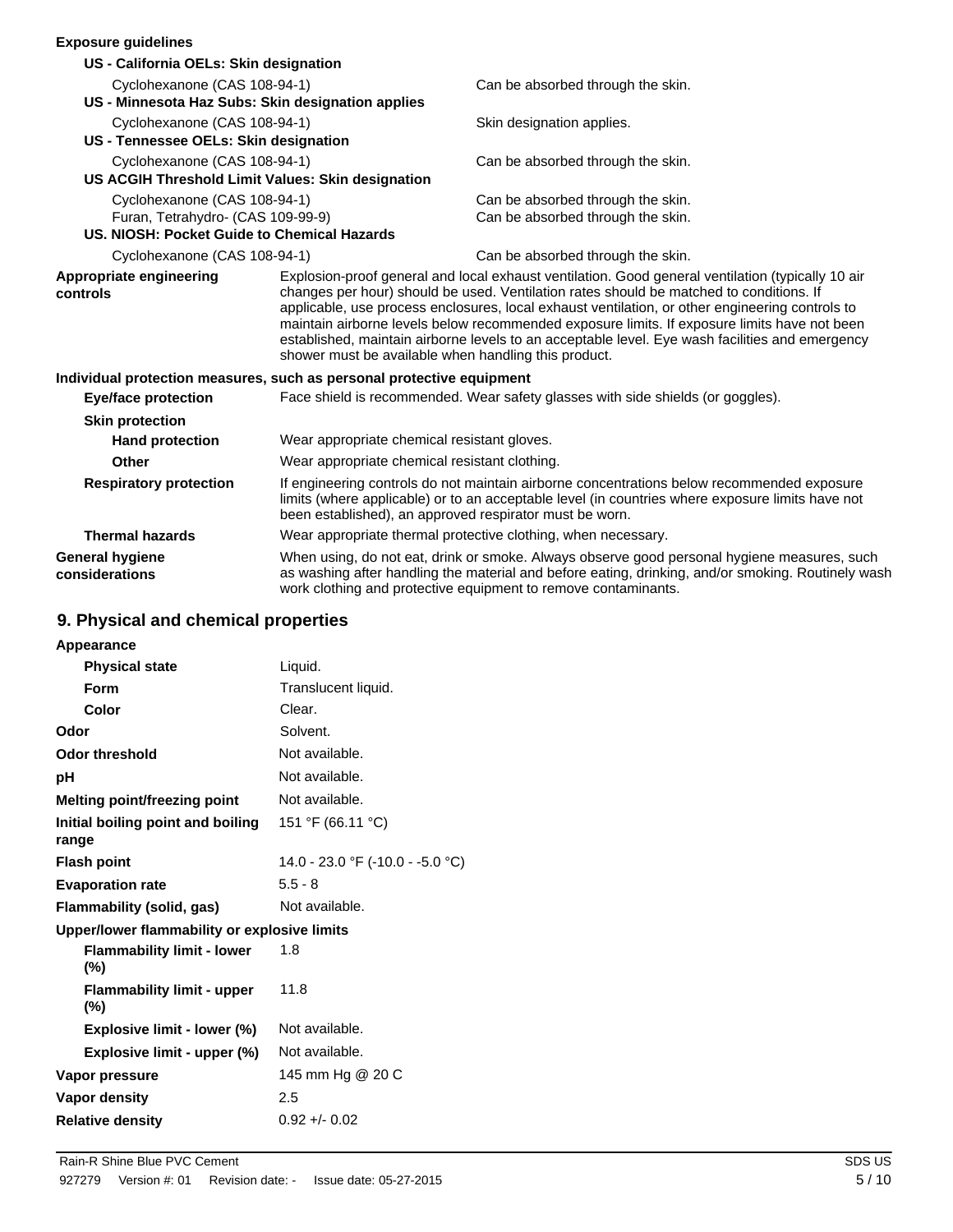| Solubility(ies)                                   |                           |
|---------------------------------------------------|---------------------------|
| Solubility (water)                                | Negligible                |
| <b>Partition coefficient</b><br>(n-octanol/water) | Not available.            |
| <b>Auto-ignition temperature</b>                  | Not available.            |
| Decomposition temperature                         | Not available.            |
| <b>Viscosity</b>                                  | 1200 - 2500 cP            |
| <b>Viscosity temperature</b>                      | 77 °F (25 °C)             |
| <b>Other information</b>                          |                           |
| <b>Bulk density</b>                               | 7.7 lb/gal                |
| VOC (Weight %)                                    | 443 g/l SQACMD 1168/M316A |
|                                                   |                           |

# **10. Stability and reactivity**

| <b>Reactivity</b>                            | The product is stable and non-reactive under normal conditions of use, storage and transport.                                                     |
|----------------------------------------------|---------------------------------------------------------------------------------------------------------------------------------------------------|
| <b>Chemical stability</b>                    | Material is stable under normal conditions.                                                                                                       |
| <b>Possibility of hazardous</b><br>reactions | No dangerous reaction known under conditions of normal use.                                                                                       |
| <b>Conditions to avoid</b>                   | Avoid heat, sparks, open flames and other ignition sources. Avoid temperatures exceeding the<br>flash point. Contact with incompatible materials. |
| Incompatible materials                       | Acids. Strong oxidizing agents. Ammonia. Amines. Isocyanates. Caustics.                                                                           |
| <b>Hazardous decomposition</b><br>products   | No hazardous decomposition products are known.                                                                                                    |

# **11. Toxicological information**

### **Information on likely routes of exposure**

| <b>Inhalation</b>                                                                  | May be fatal if swallowed and enters airways. Headache. Nausea, vomiting. May cause irritation<br>to the respiratory system. Vapors have a narcotic effect and may cause headache, fatigue,<br>dizziness and nausea. Prolonged inhalation may be harmful.                                                                                                               |  |
|------------------------------------------------------------------------------------|-------------------------------------------------------------------------------------------------------------------------------------------------------------------------------------------------------------------------------------------------------------------------------------------------------------------------------------------------------------------------|--|
| <b>Skin contact</b>                                                                | Causes skin irritation.                                                                                                                                                                                                                                                                                                                                                 |  |
| Eye contact                                                                        | Causes serious eye irritation.                                                                                                                                                                                                                                                                                                                                          |  |
| Ingestion                                                                          | May be fatal if swallowed and enters airways. Harmful if swallowed. Harmful if swallowed. Droplets<br>of the product aspirated into the lungs through ingestion or vomiting may cause a serious<br>chemical pneumonia.                                                                                                                                                  |  |
| Symptoms related to the<br>physical, chemical and<br>toxicological characteristics | Irritation of nose and throat. Aspiration may cause pulmonary edema and pneumonitis. Severe<br>eye irritation. Symptoms may include stinging, tearing, redness, swelling, and blurred vision. May<br>cause respiratory irritation. Skin irritation. May cause redness and pain. Symptoms of<br>overexposure may be headache, dizziness, tiredness, nausea and vomiting. |  |

#### **Information on toxicological effects**

**Acute toxicity** May be fatal if swallowed and enters airways. Narcotic effects. May cause respiratory irritation.

| <b>Components</b>            | <b>Species</b> | <b>Test Results</b> |
|------------------------------|----------------|---------------------|
| Acetone (CAS 67-64-1)        |                |                     |
| Acute                        |                |                     |
| Dermal                       |                |                     |
| LD50                         | Rabbit         | 20 ml/kg            |
| Inhalation                   |                |                     |
| LC50                         | Rat            | 50 mg/l, 8 Hours    |
| Oral                         |                |                     |
| LD50                         | Rat            | 5800 mg/kg          |
| Cyclohexanone (CAS 108-94-1) |                |                     |
| Acute                        |                |                     |
| Dermal                       |                |                     |
| LD50                         | Rabbit         | 948 mg/kg           |
| Inhalation                   |                |                     |
| <b>LC50</b>                  | Rat            | 8000 ppm, 4 hours   |
|                              |                |                     |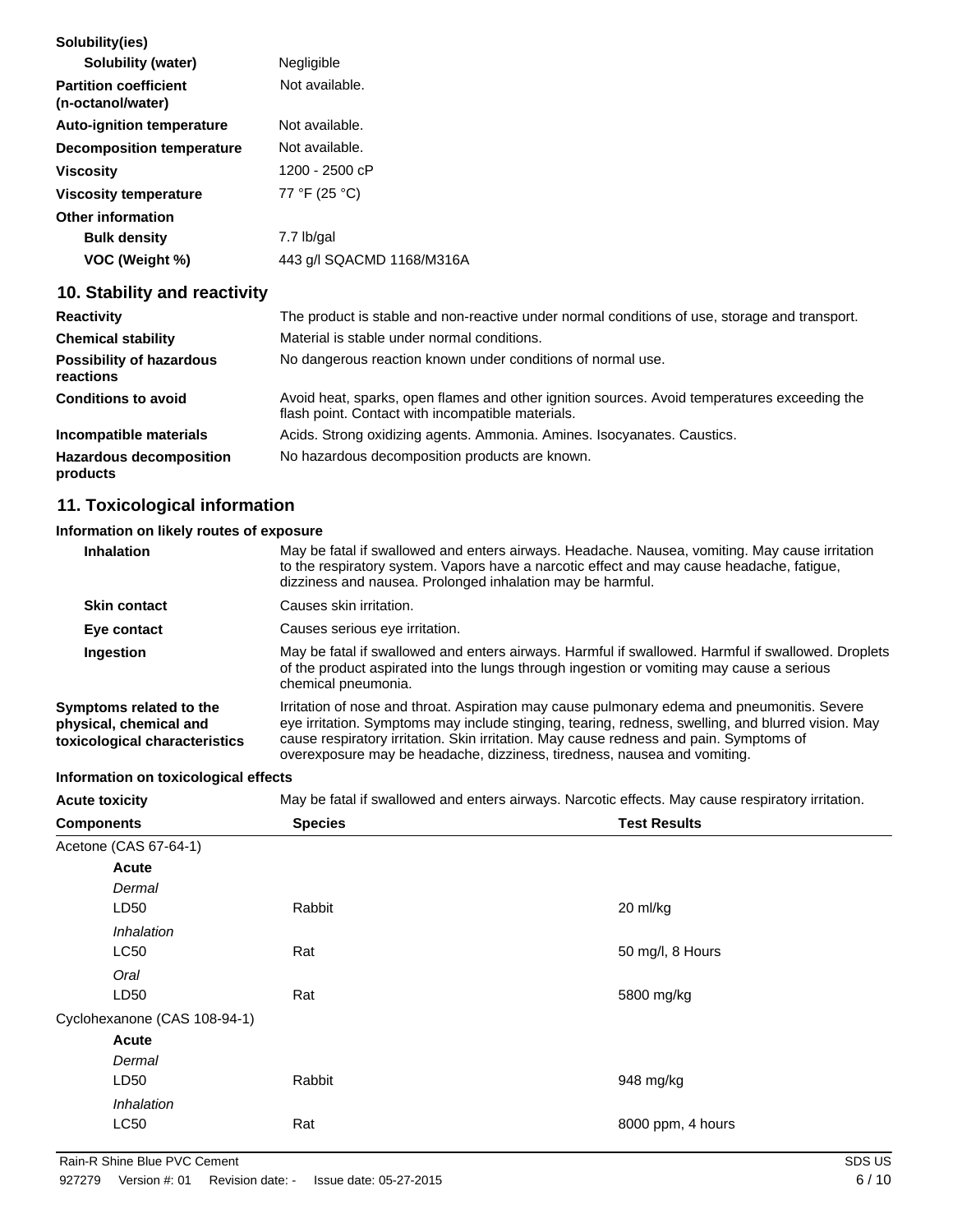| <b>Components</b>                                                                                                                                                                                                                                                                                                                                       | <b>Species</b>                                                                                                                                                                                                                                                                                                                                                                                                                                                                                                                                                                                                                                                                                                                                         |                |                                                            | <b>Test Results</b>                                                                                                                                                                        |
|---------------------------------------------------------------------------------------------------------------------------------------------------------------------------------------------------------------------------------------------------------------------------------------------------------------------------------------------------------|--------------------------------------------------------------------------------------------------------------------------------------------------------------------------------------------------------------------------------------------------------------------------------------------------------------------------------------------------------------------------------------------------------------------------------------------------------------------------------------------------------------------------------------------------------------------------------------------------------------------------------------------------------------------------------------------------------------------------------------------------------|----------------|------------------------------------------------------------|--------------------------------------------------------------------------------------------------------------------------------------------------------------------------------------------|
| Oral                                                                                                                                                                                                                                                                                                                                                    |                                                                                                                                                                                                                                                                                                                                                                                                                                                                                                                                                                                                                                                                                                                                                        |                |                                                            |                                                                                                                                                                                            |
| LD50                                                                                                                                                                                                                                                                                                                                                    | Rat                                                                                                                                                                                                                                                                                                                                                                                                                                                                                                                                                                                                                                                                                                                                                    |                |                                                            | 1540 mg/kg                                                                                                                                                                                 |
|                                                                                                                                                                                                                                                                                                                                                         |                                                                                                                                                                                                                                                                                                                                                                                                                                                                                                                                                                                                                                                                                                                                                        |                |                                                            |                                                                                                                                                                                            |
| <b>Skin corrosion/irritation</b>                                                                                                                                                                                                                                                                                                                        | * Estimates for product may be based on additional component data not shown.<br>Causes skin irritation.                                                                                                                                                                                                                                                                                                                                                                                                                                                                                                                                                                                                                                                |                |                                                            |                                                                                                                                                                                            |
| Serious eye damage/eye                                                                                                                                                                                                                                                                                                                                  | Causes serious eye irritation.                                                                                                                                                                                                                                                                                                                                                                                                                                                                                                                                                                                                                                                                                                                         |                |                                                            |                                                                                                                                                                                            |
| irritation                                                                                                                                                                                                                                                                                                                                              |                                                                                                                                                                                                                                                                                                                                                                                                                                                                                                                                                                                                                                                                                                                                                        |                |                                                            |                                                                                                                                                                                            |
| Respiratory or skin sensitization                                                                                                                                                                                                                                                                                                                       |                                                                                                                                                                                                                                                                                                                                                                                                                                                                                                                                                                                                                                                                                                                                                        |                |                                                            |                                                                                                                                                                                            |
| <b>Respiratory sensitization</b>                                                                                                                                                                                                                                                                                                                        | Not available.                                                                                                                                                                                                                                                                                                                                                                                                                                                                                                                                                                                                                                                                                                                                         |                |                                                            |                                                                                                                                                                                            |
| <b>Skin sensitization</b>                                                                                                                                                                                                                                                                                                                               |                                                                                                                                                                                                                                                                                                                                                                                                                                                                                                                                                                                                                                                                                                                                                        |                | This product is not expected to cause skin sensitization.  |                                                                                                                                                                                            |
| <b>Germ cell mutagenicity</b>                                                                                                                                                                                                                                                                                                                           | No data available to indicate product or any components present at greater than 0.1% are<br>mutagenic or genotoxic.                                                                                                                                                                                                                                                                                                                                                                                                                                                                                                                                                                                                                                    |                |                                                            |                                                                                                                                                                                            |
| Carcinogenicity                                                                                                                                                                                                                                                                                                                                         | In 2012 USEPA Integrated Risk Information System (IRIS) reviewed a two species inhalation<br>lifetime study on THF conducted by NTP (1998). Male rats developed renal tumors and female<br>mice developed liver tumors while neither the female rats nor the male mice showed similar<br>results. Because the carcinogenic mechanisms could not be identified clearly in either species for<br>either tumor, the EPA determined that the male rat and female mouse findings are relevant to the<br>assessment of carcinogenic potential in humans. Therefore, the IRIS review concludes that these<br>data in aggregate indicate that there is "suggestive evidence of carcinogenic potential" following<br>exposure to THF by all routes of exposure. |                |                                                            |                                                                                                                                                                                            |
| IARC Monographs. Overall Evaluation of Carcinogenicity                                                                                                                                                                                                                                                                                                  |                                                                                                                                                                                                                                                                                                                                                                                                                                                                                                                                                                                                                                                                                                                                                        |                |                                                            |                                                                                                                                                                                            |
| Cyclohexanone (CAS 108-94-1)<br>3 Not classifiable as to carcinogenicity to humans.<br>Polyvinyl chloride (CAS 9002-86-2)<br>3 Not classifiable as to carcinogenicity to humans.<br>Silica, amorphous, fumed (CAS 112945-52-5)<br>3 Not classifiable as to carcinogenicity to humans.<br>OSHA Specifically Regulated Substances (29 CFR 1910.1001-1050) |                                                                                                                                                                                                                                                                                                                                                                                                                                                                                                                                                                                                                                                                                                                                                        |                |                                                            |                                                                                                                                                                                            |
| Polyvinyl chloride (CAS 9002-86-2)                                                                                                                                                                                                                                                                                                                      |                                                                                                                                                                                                                                                                                                                                                                                                                                                                                                                                                                                                                                                                                                                                                        |                | Cancer                                                     |                                                                                                                                                                                            |
| <b>Reproductive toxicity</b>                                                                                                                                                                                                                                                                                                                            | This product is not expected to cause reproductive or developmental effects.                                                                                                                                                                                                                                                                                                                                                                                                                                                                                                                                                                                                                                                                           |                |                                                            |                                                                                                                                                                                            |
| Specific target organ toxicity -<br>single exposure                                                                                                                                                                                                                                                                                                     | Narcotic effects. May cause drowsiness and dizziness. Respiratory tract irritation.                                                                                                                                                                                                                                                                                                                                                                                                                                                                                                                                                                                                                                                                    |                |                                                            |                                                                                                                                                                                            |
| Specific target organ toxicity -<br>repeated exposure                                                                                                                                                                                                                                                                                                   | Not classified.                                                                                                                                                                                                                                                                                                                                                                                                                                                                                                                                                                                                                                                                                                                                        |                |                                                            |                                                                                                                                                                                            |
| <b>Aspiration hazard</b>                                                                                                                                                                                                                                                                                                                                | May be fatal if swallowed and enters airways.                                                                                                                                                                                                                                                                                                                                                                                                                                                                                                                                                                                                                                                                                                          |                |                                                            |                                                                                                                                                                                            |
| <b>Chronic effects</b>                                                                                                                                                                                                                                                                                                                                  | Prolonged inhalation may be harmful.                                                                                                                                                                                                                                                                                                                                                                                                                                                                                                                                                                                                                                                                                                                   |                |                                                            |                                                                                                                                                                                            |
| 12. Ecological information                                                                                                                                                                                                                                                                                                                              |                                                                                                                                                                                                                                                                                                                                                                                                                                                                                                                                                                                                                                                                                                                                                        |                |                                                            |                                                                                                                                                                                            |
| <b>Ecotoxicity</b>                                                                                                                                                                                                                                                                                                                                      | The product is not classified as environmentally hazardous. However, this does not exclude the<br>possibility that large or frequent spills can have a harmful or damaging effect on the environment.                                                                                                                                                                                                                                                                                                                                                                                                                                                                                                                                                  |                |                                                            |                                                                                                                                                                                            |
| <b>Components</b>                                                                                                                                                                                                                                                                                                                                       |                                                                                                                                                                                                                                                                                                                                                                                                                                                                                                                                                                                                                                                                                                                                                        | <b>Species</b> |                                                            | <b>Test Results</b>                                                                                                                                                                        |
| Acetone (CAS 67-64-1)                                                                                                                                                                                                                                                                                                                                   |                                                                                                                                                                                                                                                                                                                                                                                                                                                                                                                                                                                                                                                                                                                                                        |                |                                                            |                                                                                                                                                                                            |
| <b>Aquatic</b>                                                                                                                                                                                                                                                                                                                                          |                                                                                                                                                                                                                                                                                                                                                                                                                                                                                                                                                                                                                                                                                                                                                        |                |                                                            |                                                                                                                                                                                            |
| Fish                                                                                                                                                                                                                                                                                                                                                    | LC50                                                                                                                                                                                                                                                                                                                                                                                                                                                                                                                                                                                                                                                                                                                                                   |                | Fathead minnow (Pimephales promelas) > 100 mg/l, 96 hours  |                                                                                                                                                                                            |
| Cyclohexanone (CAS 108-94-1)                                                                                                                                                                                                                                                                                                                            |                                                                                                                                                                                                                                                                                                                                                                                                                                                                                                                                                                                                                                                                                                                                                        |                |                                                            |                                                                                                                                                                                            |
| <b>Aquatic</b>                                                                                                                                                                                                                                                                                                                                          |                                                                                                                                                                                                                                                                                                                                                                                                                                                                                                                                                                                                                                                                                                                                                        |                |                                                            |                                                                                                                                                                                            |
| Fish                                                                                                                                                                                                                                                                                                                                                    | LC50                                                                                                                                                                                                                                                                                                                                                                                                                                                                                                                                                                                                                                                                                                                                                   |                |                                                            | Fathead minnow (Pimephales promelas) 481 - 578 mg/l, 96 hours                                                                                                                              |
| * Estimates for product may be based on additional component data not shown.                                                                                                                                                                                                                                                                            |                                                                                                                                                                                                                                                                                                                                                                                                                                                                                                                                                                                                                                                                                                                                                        |                |                                                            |                                                                                                                                                                                            |
| <b>Persistence and degradability</b>                                                                                                                                                                                                                                                                                                                    |                                                                                                                                                                                                                                                                                                                                                                                                                                                                                                                                                                                                                                                                                                                                                        |                | No data is available on the degradability of this product. |                                                                                                                                                                                            |
| <b>Bioaccumulative potential</b>                                                                                                                                                                                                                                                                                                                        | No data available.                                                                                                                                                                                                                                                                                                                                                                                                                                                                                                                                                                                                                                                                                                                                     |                |                                                            |                                                                                                                                                                                            |
| Partition coefficient n-octanol / water (log Kow)<br>Acetone (CAS 67-64-1)                                                                                                                                                                                                                                                                              |                                                                                                                                                                                                                                                                                                                                                                                                                                                                                                                                                                                                                                                                                                                                                        |                | $-0.24$                                                    |                                                                                                                                                                                            |
| Cyclohexanone (CAS 108-94-1)                                                                                                                                                                                                                                                                                                                            |                                                                                                                                                                                                                                                                                                                                                                                                                                                                                                                                                                                                                                                                                                                                                        |                | 0.81                                                       |                                                                                                                                                                                            |
| Furan, Tetrahydro- (CAS 109-99-9)                                                                                                                                                                                                                                                                                                                       |                                                                                                                                                                                                                                                                                                                                                                                                                                                                                                                                                                                                                                                                                                                                                        |                | 0.46                                                       |                                                                                                                                                                                            |
| Methyl ethyl ketone (CAS 78-93-3)                                                                                                                                                                                                                                                                                                                       |                                                                                                                                                                                                                                                                                                                                                                                                                                                                                                                                                                                                                                                                                                                                                        |                | 0.29                                                       |                                                                                                                                                                                            |
| <b>Mobility in soil</b>                                                                                                                                                                                                                                                                                                                                 | No data available.                                                                                                                                                                                                                                                                                                                                                                                                                                                                                                                                                                                                                                                                                                                                     |                |                                                            |                                                                                                                                                                                            |
| Other adverse effects                                                                                                                                                                                                                                                                                                                                   |                                                                                                                                                                                                                                                                                                                                                                                                                                                                                                                                                                                                                                                                                                                                                        |                |                                                            | No other adverse environmental effects (e.g. ozone depletion, photochemical ozone creation<br>potential, endocrine disruption, global warming potential) are expected from this component. |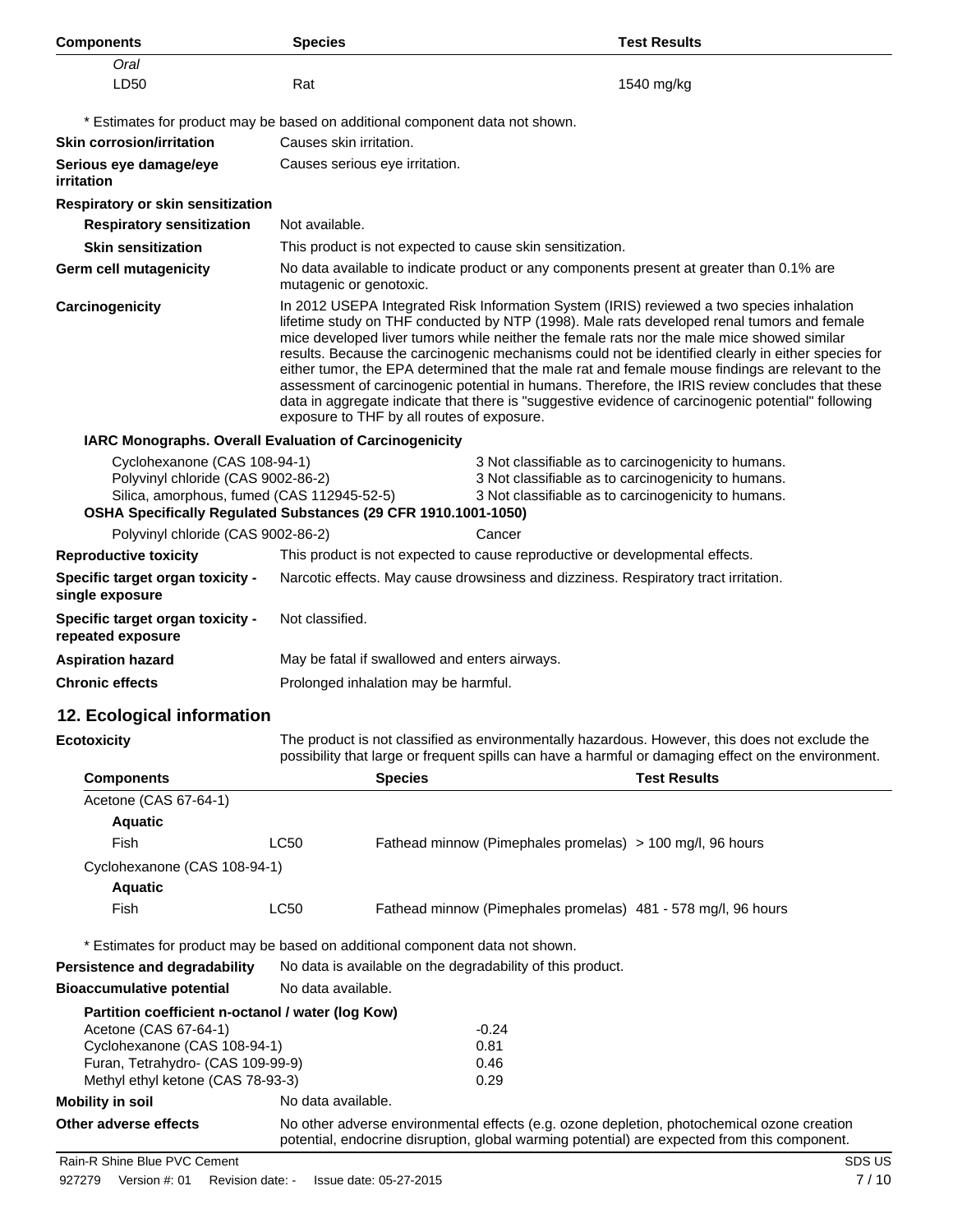# **13. Disposal considerations**

| <b>Disposal instructions</b>             | Collect and reclaim or dispose in sealed containers at licensed waste disposal site. This material<br>and its container must be disposed of as hazardous waste. Do not allow this material to drain into<br>sewers/water supplies. Do not contaminate ponds, waterways or ditches with chemical or used<br>container. Dispose of contents/container in accordance with local/regional/national/international<br>regulations. |
|------------------------------------------|------------------------------------------------------------------------------------------------------------------------------------------------------------------------------------------------------------------------------------------------------------------------------------------------------------------------------------------------------------------------------------------------------------------------------|
| Local disposal regulations               | Dispose in accordance with all applicable regulations.                                                                                                                                                                                                                                                                                                                                                                       |
| Hazardous waste code                     | The waste code should be assigned in discussion between the user, the producer and the waste<br>disposal company.                                                                                                                                                                                                                                                                                                            |
| Waste from residues / unused<br>products | Dispose of in accordance with local regulations. Empty containers or liners may retain some<br>product residues. This material and its container must be disposed of in a safe manner (see:<br>Disposal instructions).                                                                                                                                                                                                       |
| <b>Contaminated packaging</b>            | Empty containers should be taken to an approved waste handling site for recycling or disposal.<br>Since emptied containers may retain product residue, follow label warnings even after container is<br>emptied.                                                                                                                                                                                                             |

# **14. Transport information**

| <b>DOT</b>                                                                     |                                                                                                      |
|--------------------------------------------------------------------------------|------------------------------------------------------------------------------------------------------|
| <b>UN number</b>                                                               | <b>UN1993</b>                                                                                        |
| UN proper shipping name                                                        | Flammable liquids, n.o.s. (Methyl ethyl ketone RQ = 34014 LBS, Acetone RQ = 34247 LBS)               |
| <b>Transport hazard class(es)</b>                                              |                                                                                                      |
| <b>Class</b>                                                                   | 3                                                                                                    |
| <b>Subsidiary risk</b>                                                         | ٠                                                                                                    |
| Label(s)                                                                       | 3                                                                                                    |
| <b>Packing group</b>                                                           | $\mathsf{II}$                                                                                        |
|                                                                                | Special precautions for user Read safety instructions, SDS and emergency procedures before handling. |
| <b>Special provisions</b>                                                      | IB2, T7, TP1, TP8, TP28                                                                              |
| <b>Packaging exceptions</b>                                                    | 150                                                                                                  |
| Packaging non bulk                                                             | 202                                                                                                  |
| <b>Packaging bulk</b>                                                          | 242                                                                                                  |
| <b>IATA</b>                                                                    |                                                                                                      |
| <b>UN number</b>                                                               | <b>UN1993</b>                                                                                        |
| UN proper shipping name                                                        | Flammable liquid, n.o.s. (Methyl ethyl ketone, Acetone)                                              |
| <b>Transport hazard class(es)</b>                                              |                                                                                                      |
| <b>Class</b>                                                                   | 3                                                                                                    |
| <b>Subsidiary risk</b>                                                         |                                                                                                      |
| <b>Packing group</b>                                                           | $\mathsf{I}$                                                                                         |
| <b>Environmental hazards</b>                                                   | No.                                                                                                  |
| <b>ERG Code</b>                                                                | 3H                                                                                                   |
|                                                                                | Special precautions for user Read safety instructions, SDS and emergency procedures before handling. |
| <b>IMDG</b>                                                                    |                                                                                                      |
| <b>UN number</b>                                                               | <b>UN1993</b>                                                                                        |
| UN proper shipping name<br><b>Transport hazard class(es)</b>                   | FLAMMABLE LIQUID, N.O.S. (Methyl ethyl ketone, Acetone)                                              |
| <b>Class</b>                                                                   | 3                                                                                                    |
| <b>Subsidiary risk</b>                                                         |                                                                                                      |
| <b>Packing group</b>                                                           | Ш                                                                                                    |
| <b>Environmental hazards</b>                                                   |                                                                                                      |
| <b>Marine pollutant</b>                                                        | No.                                                                                                  |
| <b>EmS</b>                                                                     | $F-E$ , S-E                                                                                          |
|                                                                                | Special precautions for user Read safety instructions, SDS and emergency procedures before handling. |
| Transport in bulk according to<br>Annex II of MARPOL 73/78 and<br>the IBC Code | Not available.                                                                                       |
|                                                                                |                                                                                                      |

# **15. Regulatory information**

| US federal regulations | This product is a "Hazardous Chemical" as defined by the OSHA Hazard Communication |
|------------------------|------------------------------------------------------------------------------------|
|                        | Standard, 29 CFR 1910.1200.                                                        |
|                        | All components are on the U.S. EPA TSCA Inventory List.                            |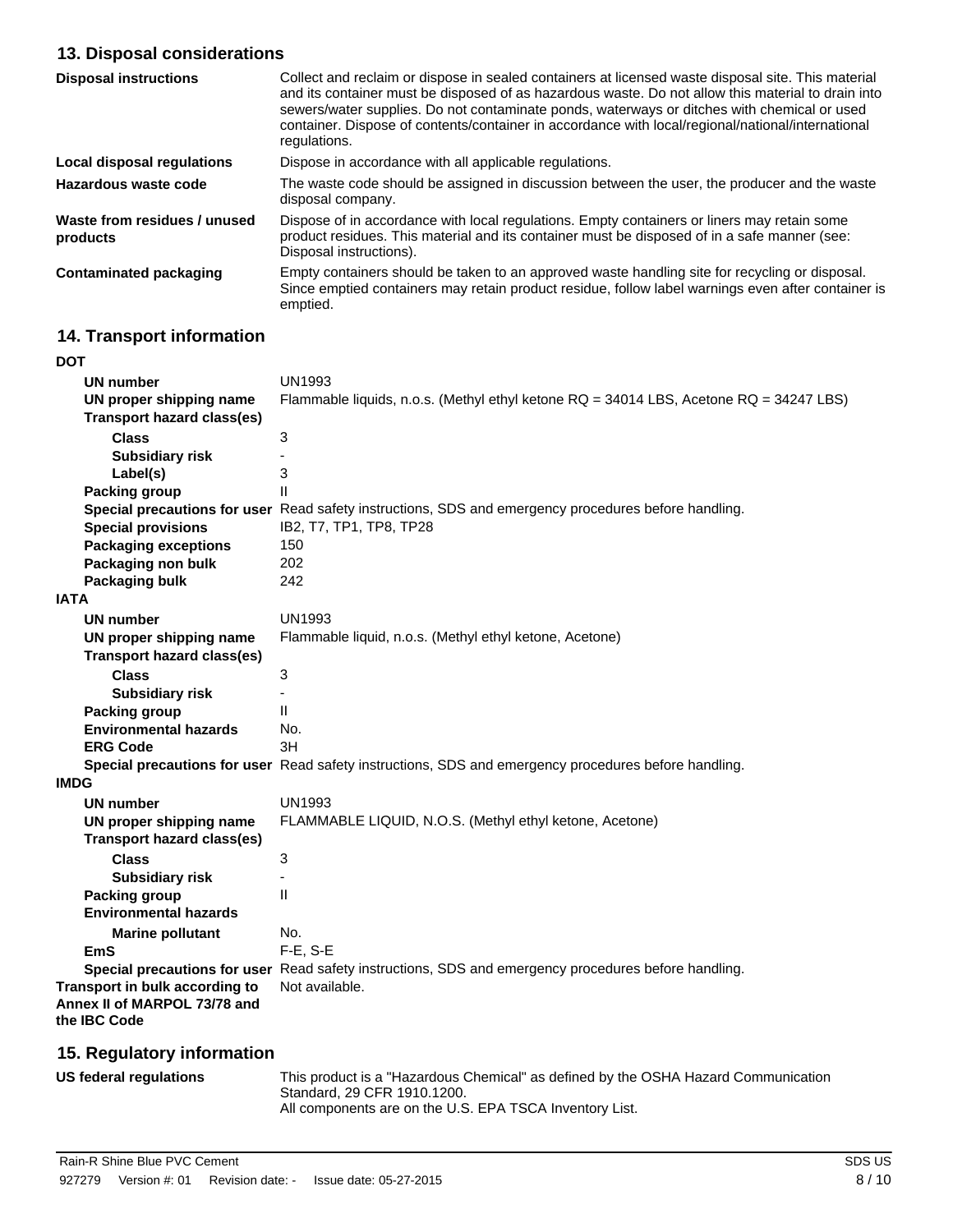| Not regulated.                                                                                                                                                                                                                 | TSCA Section 12(b) Export Notification (40 CFR 707, Subpt. D)                                                        |                                                                                                             |
|--------------------------------------------------------------------------------------------------------------------------------------------------------------------------------------------------------------------------------|----------------------------------------------------------------------------------------------------------------------|-------------------------------------------------------------------------------------------------------------|
| Polyvinyl chloride (CAS 9002-86-2)                                                                                                                                                                                             | OSHA Specifically Regulated Substances (29 CFR 1910.1001-1050)                                                       | Cancer<br>Central nervous system<br>Liver                                                                   |
|                                                                                                                                                                                                                                |                                                                                                                      | <b>Blood</b><br>Flammability                                                                                |
| <b>CERCLA Hazardous Substance List (40 CFR 302.4)</b>                                                                                                                                                                          |                                                                                                                      |                                                                                                             |
| Acetone (CAS 67-64-1)<br>Cyclohexanone (CAS 108-94-1)<br>Furan, Tetrahydro- (CAS 109-99-9)<br>Methyl ethyl ketone (CAS 78-93-3)                                                                                                |                                                                                                                      | <b>LISTED</b><br><b>LISTED</b><br><b>LISTED</b><br><b>LISTED</b>                                            |
| Superfund Amendments and Reauthorization Act of 1986 (SARA)                                                                                                                                                                    |                                                                                                                      |                                                                                                             |
| <b>Hazard categories</b>                                                                                                                                                                                                       | Immediate Hazard - Yes<br>Delayed Hazard - No<br>Fire Hazard - Yes<br>Pressure Hazard - No<br>Reactivity Hazard - No |                                                                                                             |
| SARA 302 Extremely hazardous substance                                                                                                                                                                                         |                                                                                                                      |                                                                                                             |
| Not listed.<br>SARA 311/312 Hazardous                                                                                                                                                                                          | No                                                                                                                   |                                                                                                             |
| chemical<br>SARA 313 (TRI reporting)<br>Not regulated.                                                                                                                                                                         |                                                                                                                      |                                                                                                             |
| Other federal regulations                                                                                                                                                                                                      |                                                                                                                      |                                                                                                             |
|                                                                                                                                                                                                                                | Clean Air Act (CAA) Section 112 Hazardous Air Pollutants (HAPs) List                                                 |                                                                                                             |
| Not regulated.                                                                                                                                                                                                                 | Clean Air Act (CAA) Section 112(r) Accidental Release Prevention (40 CFR 68.130)                                     |                                                                                                             |
| Not regulated.                                                                                                                                                                                                                 |                                                                                                                      |                                                                                                             |
| <b>Safe Drinking Water Act</b><br>(SDWA)                                                                                                                                                                                       | Not regulated.                                                                                                       |                                                                                                             |
| <b>Chemical Code Number</b>                                                                                                                                                                                                    |                                                                                                                      | Drug Enforcement Administration (DEA). List 2, Essential Chemicals (21 CFR 1310.02(b) and 1310.04(f)(2) and |
| Acetone (CAS 67-64-1)                                                                                                                                                                                                          |                                                                                                                      | 6532                                                                                                        |
| Methyl ethyl ketone (CAS 78-93-3)                                                                                                                                                                                              |                                                                                                                      | 6714<br>Drug Enforcement Administration (DEA). List 1 & 2 Exempt Chemical Mixtures (21 CFR 1310.12(c))      |
| Acetone (CAS 67-64-1)                                                                                                                                                                                                          |                                                                                                                      | 35 %WV                                                                                                      |
| Methyl ethyl ketone (CAS 78-93-3)                                                                                                                                                                                              | <b>DEA Exempt Chemical Mixtures Code Number</b>                                                                      | 35 %WV                                                                                                      |
| Acetone (CAS 67-64-1)                                                                                                                                                                                                          |                                                                                                                      | 6532                                                                                                        |
| Methyl ethyl ketone (CAS 78-93-3)                                                                                                                                                                                              |                                                                                                                      | 6714                                                                                                        |
| <b>US state regulations</b>                                                                                                                                                                                                    |                                                                                                                      |                                                                                                             |
| <b>US. Massachusetts RTK - Substance List</b><br>Acetone (CAS 67-64-1)<br>Cyclohexanone (CAS 108-94-1)<br>Furan, Tetrahydro- (CAS 109-99-9)<br>Methyl ethyl ketone (CAS 78-93-3)<br>Silica, amorphous, fumed (CAS 112945-52-5) |                                                                                                                      |                                                                                                             |
|                                                                                                                                                                                                                                | US. New Jersey Worker and Community Right-to-Know Act                                                                |                                                                                                             |
| Acetone (CAS 67-64-1)<br>Cyclohexanone (CAS 108-94-1)<br>Furan, Tetrahydro- (CAS 109-99-9)<br>Methyl ethyl ketone (CAS 78-93-3)<br>Polyvinyl chloride (CAS 9002-86-2)                                                          | US. Pennsylvania Worker and Community Right-to-Know Law                                                              |                                                                                                             |
| Acetone (CAS 67-64-1)                                                                                                                                                                                                          |                                                                                                                      |                                                                                                             |
| Cyclohexanone (CAS 108-94-1)<br>Furan, Tetrahydro- (CAS 109-99-9)                                                                                                                                                              |                                                                                                                      |                                                                                                             |
| Rain-R Shine Blue PVC Cement                                                                                                                                                                                                   |                                                                                                                      | SDS US                                                                                                      |